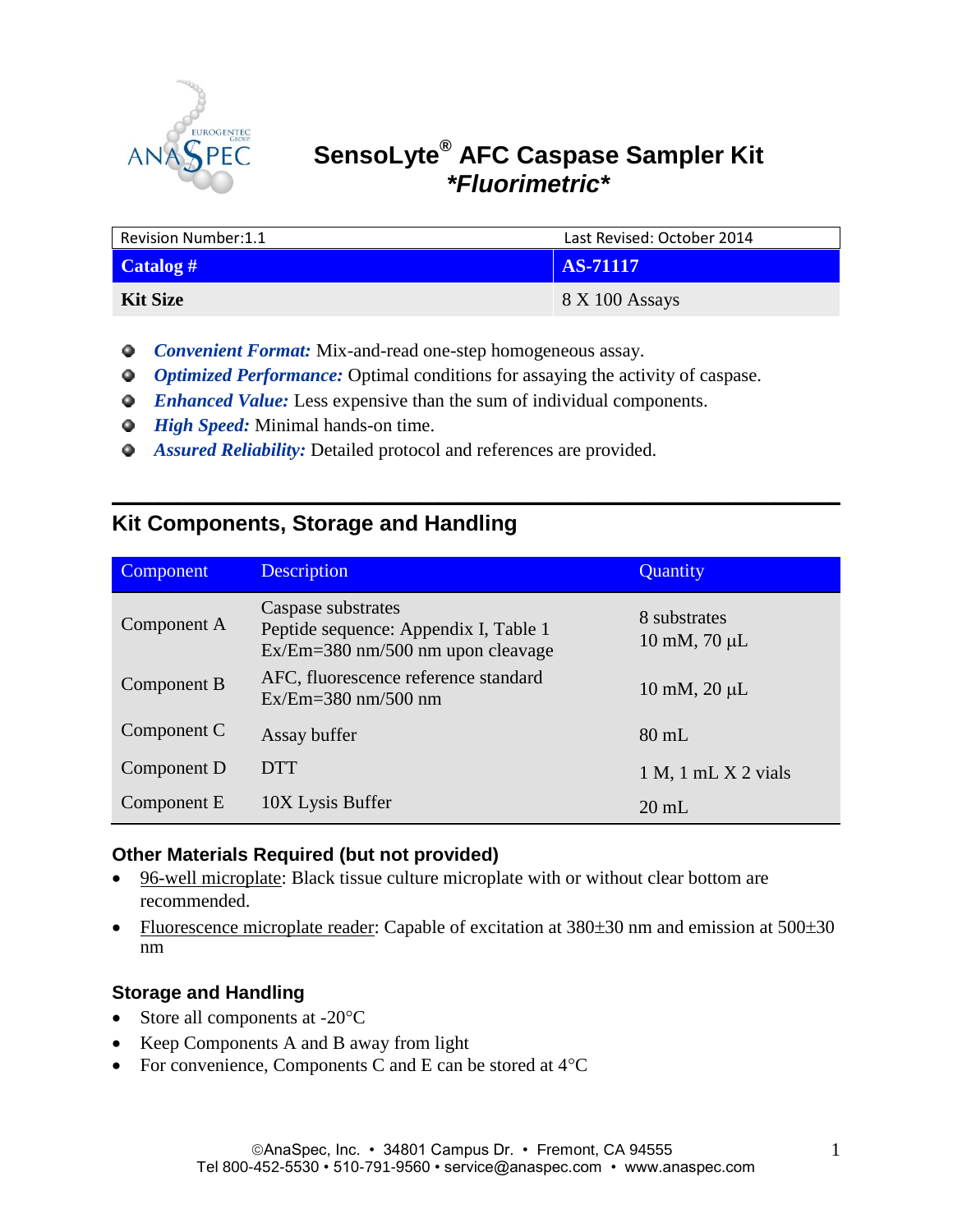## **Introduction**

Apoptosis is a programmed, cell-autonomous death process. It plays important roles in physiological and pathological events<sup>1</sup>, ranging from normal fetal development to diseases, such as cancer<sup>2</sup>, organ failure and neurodegenerative diseases. During apoptosis, caspases execute the disassembly of the cellular components by proteolytic cleavage of a variety of substrates, such as poly-(ADP ribose) polymerase (PARP)<sup>3</sup>, DNA-dependent protein kinase (DNA-PK), topoisomerases, and protein kinase  $C (P K C) \delta$ <sup>4</sup>. At least ten caspases have been discovered. Some of these caspases identify and cleave a specific peptide substrate, while others recognize the same peptide substrate<sup>4</sup>.

**\_\_\_\_\_\_\_\_\_\_\_\_\_\_\_\_\_\_\_\_\_\_\_\_\_\_\_\_\_\_\_\_\_\_\_\_\_\_\_\_\_\_\_\_\_\_\_\_\_\_\_\_\_\_\_\_\_\_\_\_\_\_\_\_\_\_\_\_\_\_\_\_\_\_\_\_\_\_**

The SensoLyte® AFC Caspase Substrate Sampler Kit contains 8 AFC-based peptide substrates (Appendix I, Table 1) for using as fluorogenic indicators in assaying caspase activities. This kit provides a convenient platform for profiling substrate specificity of caspases and optimizing assay condition for caspases. AFC-based substrates are widely used to monitor caspase activity at the wavelength of excitation/emission = 380 nm/500 nm

## **Protocol**

Note: Warm all the kit components until thawed to room temperature before starting the experiments.

**\_\_\_\_\_\_\_\_\_\_\_\_\_\_\_\_\_\_\_\_\_\_\_\_\_\_\_\_\_\_\_\_\_\_\_\_\_\_\_\_\_\_\_\_\_\_\_\_\_\_\_\_\_\_\_\_\_\_\_\_\_\_\_\_\_\_\_\_\_\_\_\_\_\_\_\_\_\_**

Note 2: You can formulate your own assay buffer and design your own assay experiment. For convenience, this kit includes an assay buffer and the following suggested assay procedures.

Note 3: For instrument calibration, refer to Appendix II (recommended for first-time users).

#### **1. Prepare working solutions.**

1.1 Assay buffer: Add 20  $\mu$ L of 1 M DTT (Component D) per 1 mL of assay buffer (Component C).

Note: Use freshly prepared DTT-containing assay buffer for each experiment.

1.2 Caspase substrate solution: Dilute caspase substrate (Component A) 1:20-1:1000 in assay buffer.

Note: Different substrate concentrations can be tested in order to calculate the  $K<sub>m</sub>$  and  $K<sub>cat</sub>$ .

- 1.3 Prepare caspase samples:
	- When using purified caspase: Add bovine serum albumin (BSA) at 1 mg/mL in assay buffer. Dilute caspase to an appropriate concentration  $(100 - 1 \text{ nM})$  in assay buffer.

Note: BSA is not included in the kit and should be provided by investigator.

- When using cell culture: Seed 1X  $10^{4.5}$  cells/well and add apoptosis inducing agents. Incubate cells at  $37^{\circ}$ C for the desired time period (4-8 hr). Set up the following controls:
	- $\triangleright$  Negative control: Contains cells without apoptosis inducing compound.
	- $\triangleright$  Substrate control: Contains culture medium only.
	- Test compound control: Contains culture medium and test compound.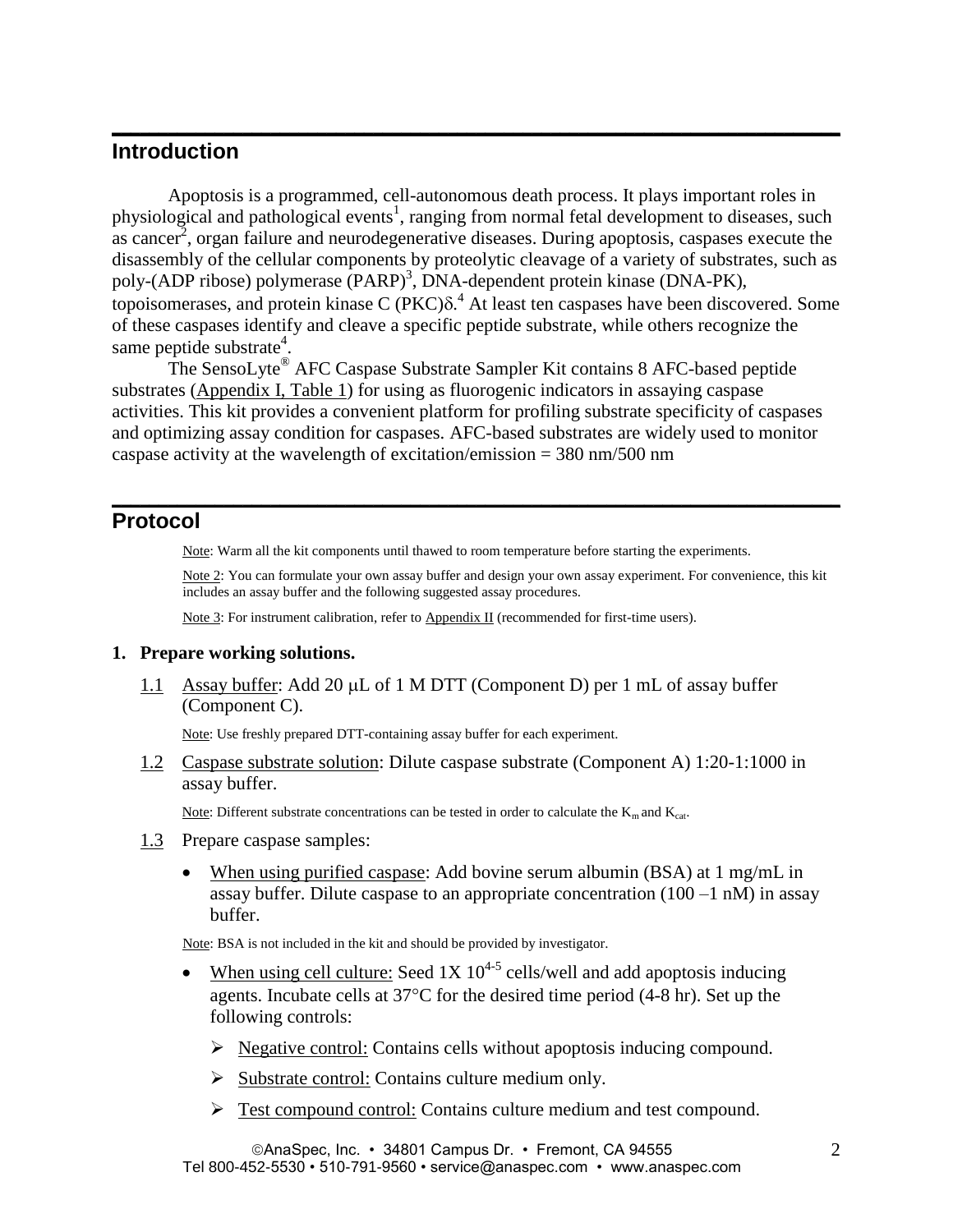The recommended total volume is  $100-150 \mu L$ .

• When using caspase-containing cell lysate: Refer to Appendix III for sample preparation.

#### **2. Initiate the enzymatic reaction.**

- 2.1 When using purified caspase or cell lysate, add 50  $\mu$ L/well samples to a 96-well plate. Set up the following controls:
	- $\triangleright$  Negative control: Add 50 µL/well of cell lysate without inducing apoptosis.
	- $\triangleright$  Substrate control: Add 50 µL/well of assay buffer when using purified enzyme, or 50  $\mu$ L/well 1X lysis buffer (diluted Component E) when using cell lysate.
- $2.2$  When using cell culture, retrieve the plate from 37 $\degree$ C incubator.
- 2.3 Add 50  $\mu$ L/well caspase substrate solution into each well. Mix the reagents completely by shaking on a plate shaker for 30-60 sec at 100-200 rpm.
- 2.4 Measure fluorescence signal:
	- For kinetic reading: Immediately start measuring fluorescence intensity at Ex/Em=380 nm/500 nm continuously and record data every 5 min for 30 to 60 min.
	- For end-point reading: Incubate reaction at room temperature for 30 to 60 min on a plate shaker at 100-200 rpm. Keep plate away from direct light. Measure fluorescence intensity at Ex/Em=380 nm/500 nm.

Note: If the caspase activity is low in your samples, incubation time can be extended up to 18 hr before taking the end-point reading.

• Data analysis: Refer to Appendix IV.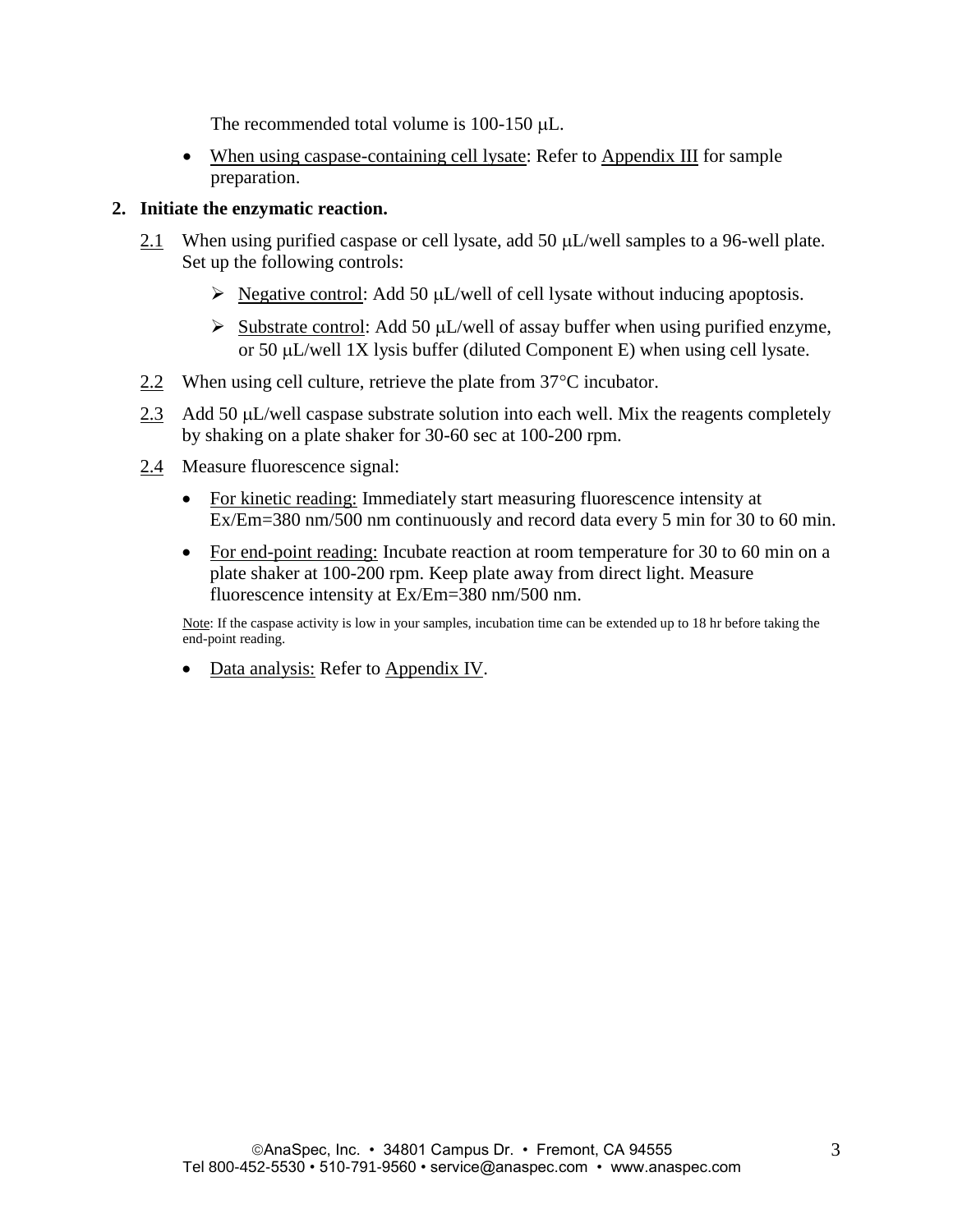## **\_\_\_\_\_\_\_\_\_\_\_\_\_\_\_\_\_\_\_\_\_\_\_\_\_\_\_\_\_\_\_\_\_\_\_\_\_\_\_\_\_\_\_\_\_\_\_\_\_\_\_\_\_\_\_\_\_\_\_\_\_\_\_\_\_\_\_\_\_\_\_\_\_\_\_\_\_\_ Appendix I: Peptide sequences**

| Substrate<br>No. | Cat No. | Substrate Name        | <b>Substrate Sequence</b> |
|------------------|---------|-----------------------|---------------------------|
| SB <sub>1</sub>  | 25271   | Caspase-1 substrate   | Ac-YVAD-AFC               |
| SB2              | 25285   | Caspase-1 substrate   | Ac-WEHD-AFC               |
| SB <sub>3</sub>  | 25264   | Caspase-2 substrate   | Ac-VDVAD-AFC              |
| SB4              | 25270   | Caspase-8 substrate   | Ac-IETD-AFC               |
| SB5              | 25273   | Caspase-3/7 substrate | Ac-DEVD-AFC               |
| SB6              | 21685   | Caspase-3/7 substrate | Z-DEVD-AFC                |
| SB7              | 25276   | Caspase-9 substrate   | Ac-LEHD-AFC               |
| SB <sub>8</sub>  | 25272   | Caspase-6 substrate   | Ac-VEID-AFC               |

Table 1: Caspase substrate sequences.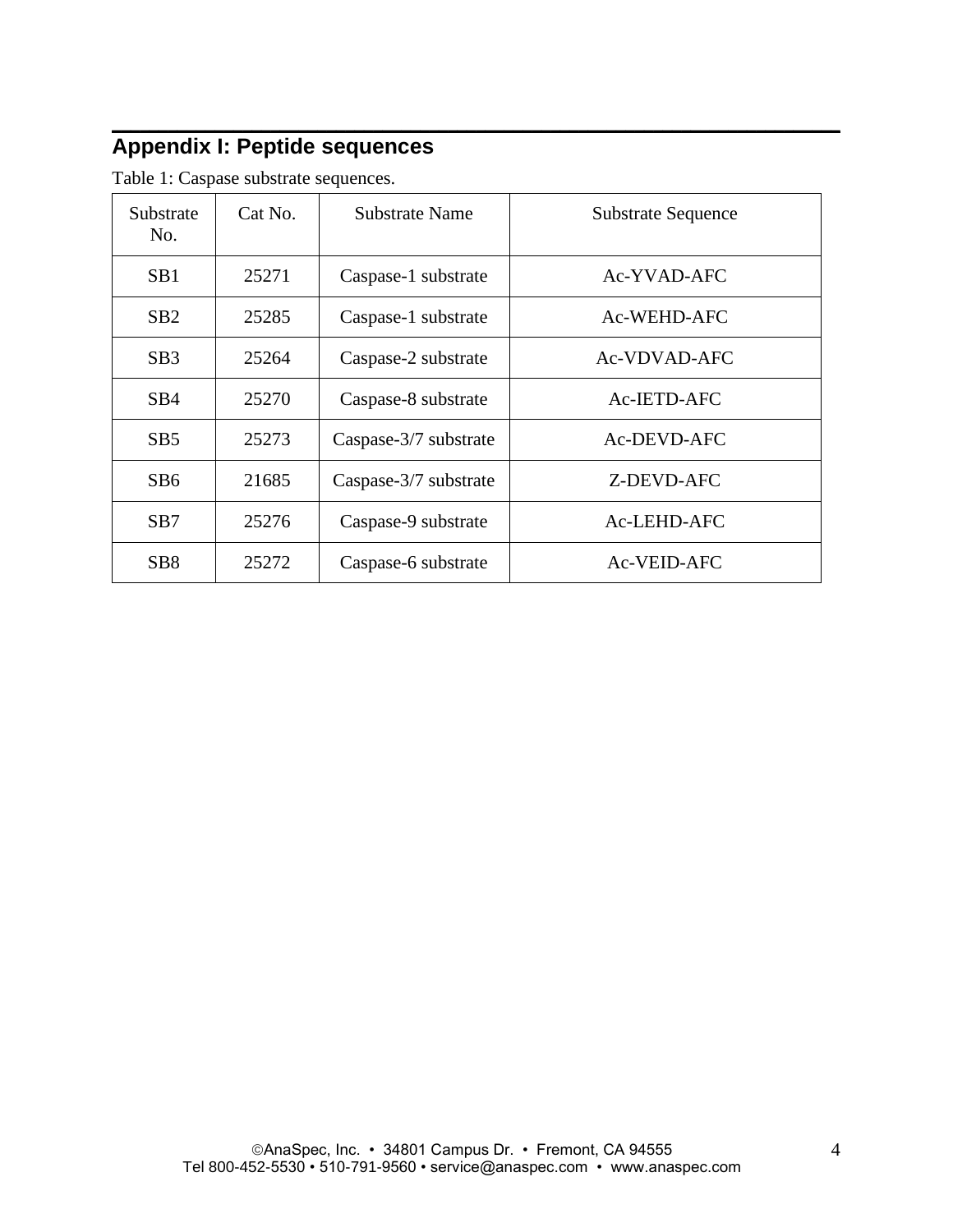# **Appendix II: Instrument Calibration**

AFC fluorescence reference standard: Dilute 10 mM AFC (Component B) to 30  $\mu$ M in assay buffer (Component C). Perform 2-fold serial dilutions to obtain 15, 7.5, 3.75, 1.88, 0.94, 0.47  $\mu$ M AFC solution, include a water only sample (0  $\mu$ M). Add 100  $\mu$ L/well of the serially diluted AFC solutions from 30  $\mu$ M to 0  $\mu$ M into a black 96-well plate.

**\_\_\_\_\_\_\_\_\_\_\_\_\_\_\_\_\_\_\_\_\_\_\_\_\_\_\_\_\_\_\_\_\_\_\_\_\_\_\_\_\_\_\_\_\_\_\_\_\_\_\_\_\_\_\_\_\_\_\_\_\_\_\_\_\_\_\_\_\_\_\_\_\_\_\_\_\_\_**

- Measure the fluorescence intensity of the reference standards at Ex/Em=380 nm/500 nm. Adjust the sensitivity of the fluorometer until satisfactory signals can be read. Use the same setting of sensitivity in the enzymatic reaction of the standard operation protocol.
- Plot AFC fluorescent reference standard as RFU (relative fluorescent unit) versus concentration as Figure 1.

Note: This reference standard curve is used to calibrate for the variation of different instruments and the different batches of experiments. It can also serve as an indicator of the amount of final product in the caspase enzymatic reaction. You may perform the standard curve for each experiment.



Figure 1. AFC reference standard. AFC was serially diluted in 1X assay buffer. 100 L of AFC at each concentration was added and fluorescence was recorded at  $Ex/Em = 360 \pm 40$  nm/460 $\pm 40$  nm (FLx800, Bio-Tek Instruments). Samples were done in duplicates.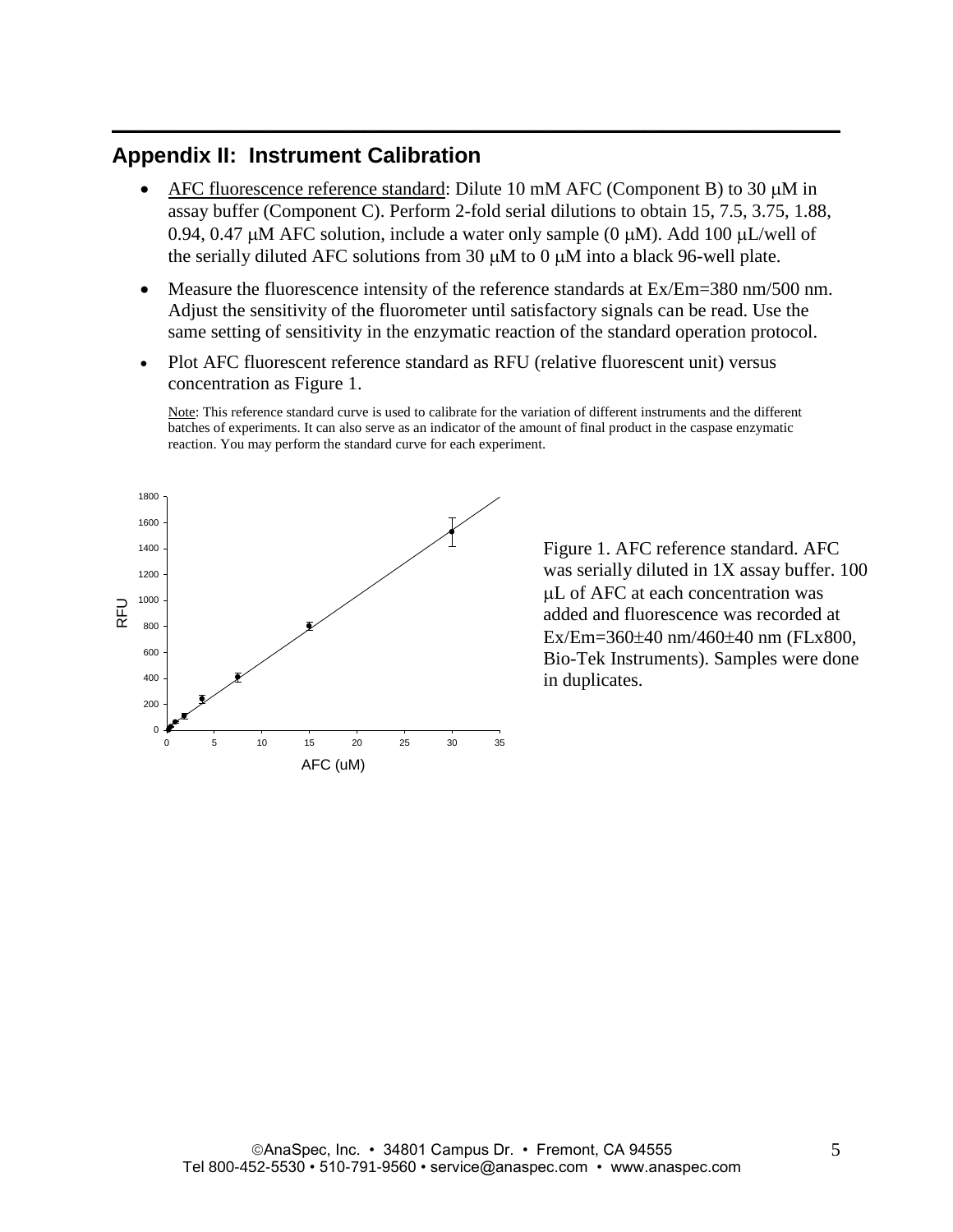## **\_\_\_\_\_\_\_\_\_\_\_\_\_\_\_\_\_\_\_\_\_\_\_\_\_\_\_\_\_\_\_\_\_\_\_\_\_\_\_\_\_\_\_\_\_\_\_\_\_\_\_\_\_\_\_\_\_\_\_\_\_\_\_\_\_\_\_\_\_\_\_\_\_\_\_\_\_\_ Appendix III**

#### **Prepare caspase-containing sample from cell extract.**

- Induce apoptosis in cell culture using a method of your choice.
- Prepare 1X lysis buffer by adding 1 mL of 10X lysis buffer (Component F) to 9 mL of deionized water.
- $\bullet$  Suspension cells are collected by centrifugation at 500 X g for 5 minutes. For adherent cells, simply aspirate the growth medium.
- Add an appropriate amount of 1X lysis buffer to cells or cell pellet, e.g. 300  $\mu$ L 1X lysis buffer for one well of 6-well plate. Scrape off the adherent cells or re-suspend the cell pellet, and then collect the cell suspension in a microcentrifuge tube.
- Rotate the cell suspension on a rotating apparatus for 30 min at  $4^{\circ}$ C.
- Centrifuge the cell suspension at  $2500 \text{ X}$  g for 10 min at  $4^{\circ}$ C.
- Collect the cell supernatant for caspase assay or store it at -80 °C.

#### **Prepare caspase-containing sample from tissue.**

- Prepare 1X lysis buffer by adding 1 mL of 10X lysis buffer (Component F) to 9 mL of deionized water.
- Tissue samples should be homogenized in 1X lysis buffer, and then centrifuged for 15 min at 10,000x g at  $4^{\circ}$ C. Supernatant, which contains caspase, can be frozen at -80  $^{\circ}$ C until use.